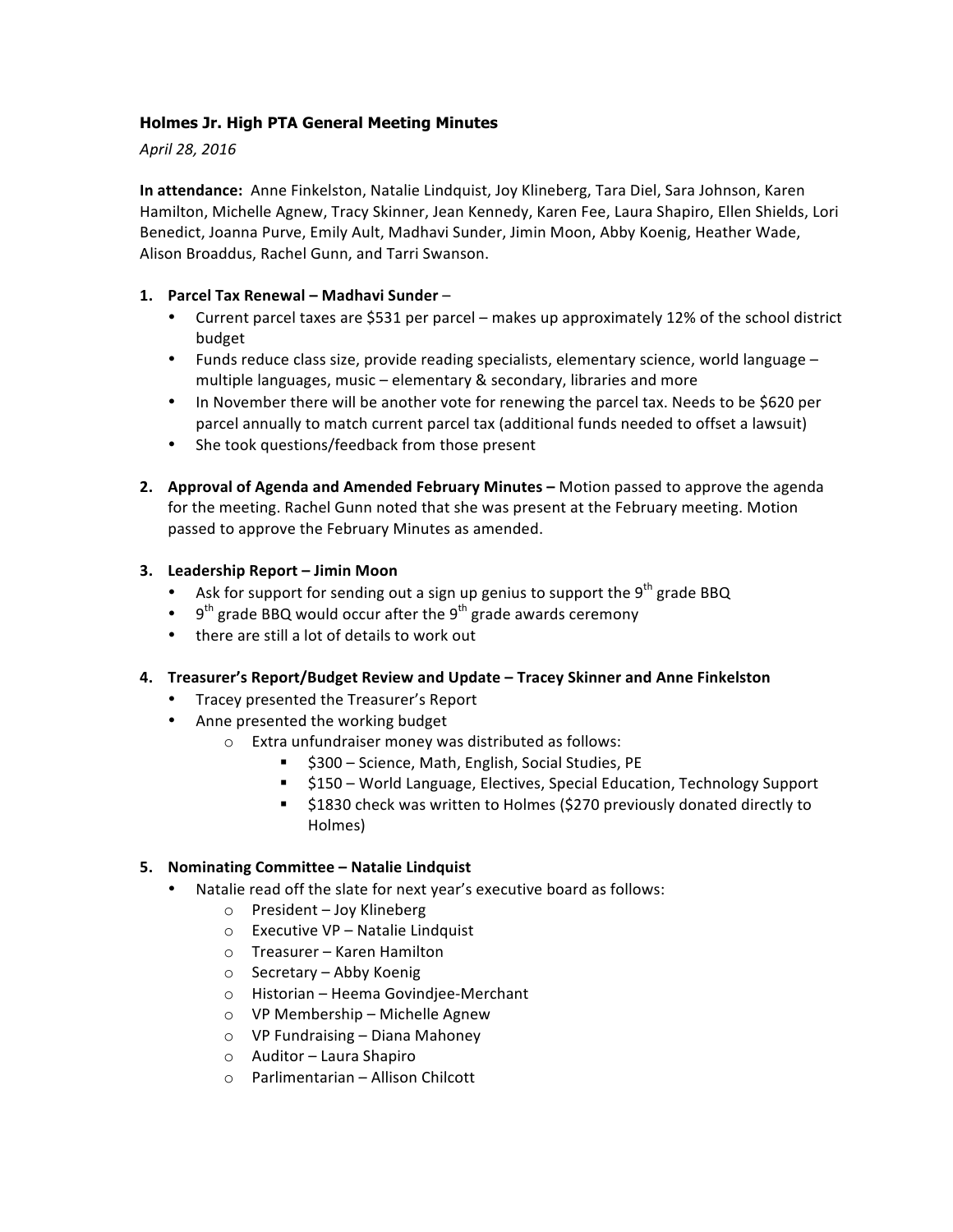# **6. English Department Presentation – Alison Broaddus**

- Thank you for a PTA grant that paid for an author, Steven Aavang, to come and speak some of the  $7<sup>th</sup>$  and  $9<sup>th</sup>$  grade classes.
- There will be a new  $9^{th}$  grade textbook next year.
- For  $7<sup>th</sup>$  &  $8<sup>th</sup>$  grade there will be another group of teachers piloting textbooks
- Library the all school read *I Am Malala* was not as successful as last year  $\circ$  Also putting on a poetry contest – still time for students to enter
- Reading logs consistent throughout the classes
	- $\circ$  450 + pages 7<sup>th</sup> grade
	- $\circ$  500 + pages 8<sup>th</sup> grade
	- $\circ$  600 + pages 9<sup>th</sup> grade
- $9<sup>th</sup>$  grade working on academic vocabulary roots
	- $\circ$  root study helps kids to discern reason for words
	- $\circ$  proverbs exposing students to idiom literacy
- Writing narrative analytical writing, argumentative writing, the difference between persuasive vs argumentative writing
- Common Core English is being included in science, math and other classes

### **7. Teacher's Report – Heather Wade**

• Thanks to the PTA for Pi Week, department grants, pre-thanks for Dr. Seuss week (Teacher's Appreciation), hospitality, wrestling program mats, and Open House Celebration.

### **8. Counselor's Report, Ellen Shields**

- Laura Losk, new counselor, checking in with struggling kids
- There is a new pilot program on mindfulness someone will come on Weds. For 4 weeks and give 15 minute classes
	- $\circ$  The hope is that students will start day.classes more centered
	- $\circ$  Become more aware of things, breathing, being in the moment
	- $\circ$  Using funds from the Davis Schools Foundation for helping kids
- Berkeley Interactive Theater Company will come and perform short plays about kind words and exemplifying how works can be hurtful – this will occur May  $18^{th}$
- Master scheduling going on complicated due to later start at the JH and not the HS
- 9<sup>th</sup> grade awards taking nominations right now for the Rotary, Bryant and Holmes Hero awards
- No One Eats Alone Day Mr. Schwab suggested that there be a quarter for No Student Eats Alone

## **9.** Administrative Report, Jean Kennedy

- Impressive amount of direct donations from the PTA these have a huge impact allowing three great field trips for each of the grades
- Open House Thursday May 12<sup>th</sup> and will be different than in previous years
- Testing  $-$ 
	- $\circ$  8<sup>th</sup> graders Language Arts test will be in English and Math in PE. They are in a block schedule
	- $\circ$  7<sup>th</sup> graders next week testing will be in their core classes with a regular schedule
- Track lots of parent drivers next week there will be a JH track meet at the HS
- Finals Schedule June 1, 2, 3 students dismissed at  $12:30$  block schedule